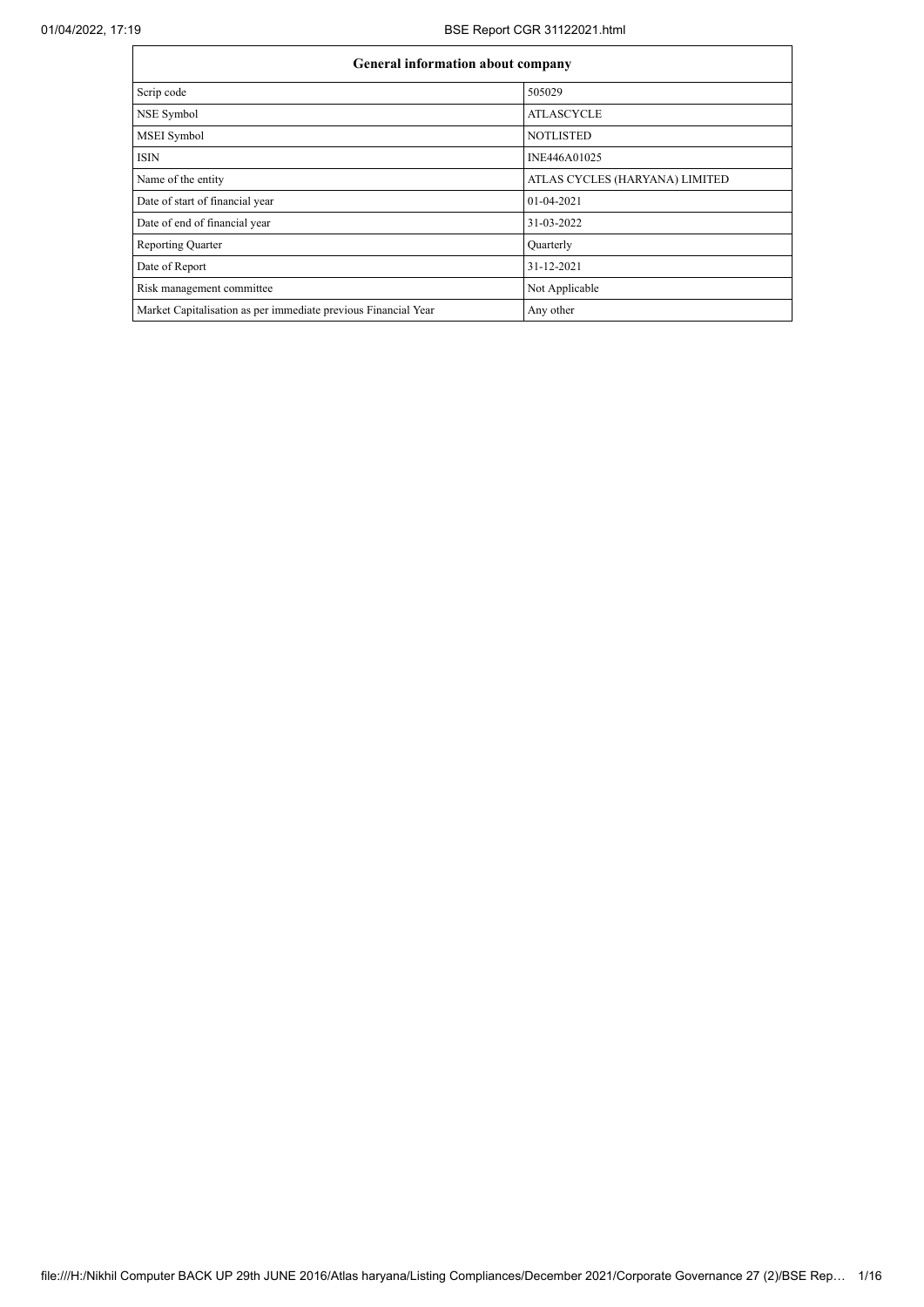## **Annexure I**

## **Annexure I to be submitted by listed entity on quarterly basis**

## **I. Composition of Board of Directors**

|            |            |                                                       |                            |                                 |                          | Disclosure of notes on composition of board of directors explanatory                                 |                                             |                                                          |                            |                      |                                            |                                                                                                                                                  |                                                                                                                                                                   |                                                                                                                                                                          |                                                                                                                                                                                                         |
|------------|------------|-------------------------------------------------------|----------------------------|---------------------------------|--------------------------|------------------------------------------------------------------------------------------------------|---------------------------------------------|----------------------------------------------------------|----------------------------|----------------------|--------------------------------------------|--------------------------------------------------------------------------------------------------------------------------------------------------|-------------------------------------------------------------------------------------------------------------------------------------------------------------------|--------------------------------------------------------------------------------------------------------------------------------------------------------------------------|---------------------------------------------------------------------------------------------------------------------------------------------------------------------------------------------------------|
|            |            |                                                       |                            |                                 |                          |                                                                                                      |                                             | Whether the listed entity has a Regular Chairperson   No |                            |                      |                                            |                                                                                                                                                  |                                                                                                                                                                   |                                                                                                                                                                          |                                                                                                                                                                                                         |
|            |            |                                                       |                            |                                 |                          |                                                                                                      |                                             | Whether Chairperson is related to MD or CEO No           |                            |                      |                                            |                                                                                                                                                  |                                                                                                                                                                   |                                                                                                                                                                          |                                                                                                                                                                                                         |
| PAN        | <b>DIN</b> | Category 1<br>of directors                            | Category 2<br>of directors | Category<br>$3$ of<br>directors | Date<br>of<br>Birth      | Whether<br>special<br>resolution<br>passed?<br>[Refer Reg.<br>$17(1A)$ of<br>Listing<br>Regulations] | Date of<br>passing<br>special<br>resolution | <b>Initial Date</b><br>of<br>appointment                 | Date of Re-<br>appointment | Date of<br>cessation | Tenure<br>of<br>director<br>(in<br>months) | No of<br>Directorship<br>in listed<br>entities<br>including<br>this listed<br>entity (Refer<br>Regulation<br>$17A$ of<br>Listing<br>Regulations) | No of<br>Independent<br>Directorship<br>in listed<br>entities<br>including<br>this listed<br>entity (Refer<br>Regulation<br>$17A(1)$ of<br>Listing<br>Regulations | Number of<br>memberships<br>in Audit/<br>Stakeholder<br>Committee(s)<br>including this<br>listed entity<br>(Refer<br>Regulation<br>$26(1)$ of<br>Listing<br>Regulations) | No of post of<br>Chairperson<br>in Audit/<br>Stakeholder<br>Committee<br>held in listed<br>entities<br>including this<br>listed entity<br>(Refer<br>Regulation<br>$26(1)$ of<br>Listing<br>Regulations) |
| AAKPR4679N | 06789287   | Non-<br>Executive -<br>Independent<br>Director        | Chairperson                |                                 | $26 -$<br>$05 -$<br>1957 | $_{\rm NA}$                                                                                          |                                             | 30-12-2014                                               | 13-12-2019                 |                      | 60                                         |                                                                                                                                                  |                                                                                                                                                                   | $\overline{2}$                                                                                                                                                           |                                                                                                                                                                                                         |
| AMQPS9270C | 00015689   | Non-<br>Executive -<br>Independent<br>Director        | Not<br>Applicable          |                                 | $26 -$<br>$01 -$<br>1956 | NA                                                                                                   |                                             | 30-12-2014                                               | 13-12-2019                 |                      | 60                                         | $\overline{2}$                                                                                                                                   |                                                                                                                                                                   | 2                                                                                                                                                                        |                                                                                                                                                                                                         |
| ALUPS3752Q | 07837529   | Non-<br>Executive -<br>Independent<br>Director        | Not<br>Applicable          |                                 | $17 -$<br>$09 -$<br>1957 | $_{\rm NA}$                                                                                          |                                             | 28-09-2017                                               | 13-12-2019                 |                      | 60                                         | $\overline{2}$                                                                                                                                   | $\overline{2}$                                                                                                                                                    | $\overline{2}$                                                                                                                                                           | $\Omega$                                                                                                                                                                                                |
| AAIPC8075F | 00073257   | Non-<br>Executive -<br>Non<br>Independent<br>Director | <b>Not</b><br>Applicable   |                                 | $10-$<br>$06 -$<br>1939  | Yes                                                                                                  | $25 - 10 -$<br>2021                         | 31-03-1988                                               | 25-10-2021                 |                      |                                            |                                                                                                                                                  | $\mathbf{0}$                                                                                                                                                      | $\Omega$                                                                                                                                                                 | $\theta$                                                                                                                                                                                                |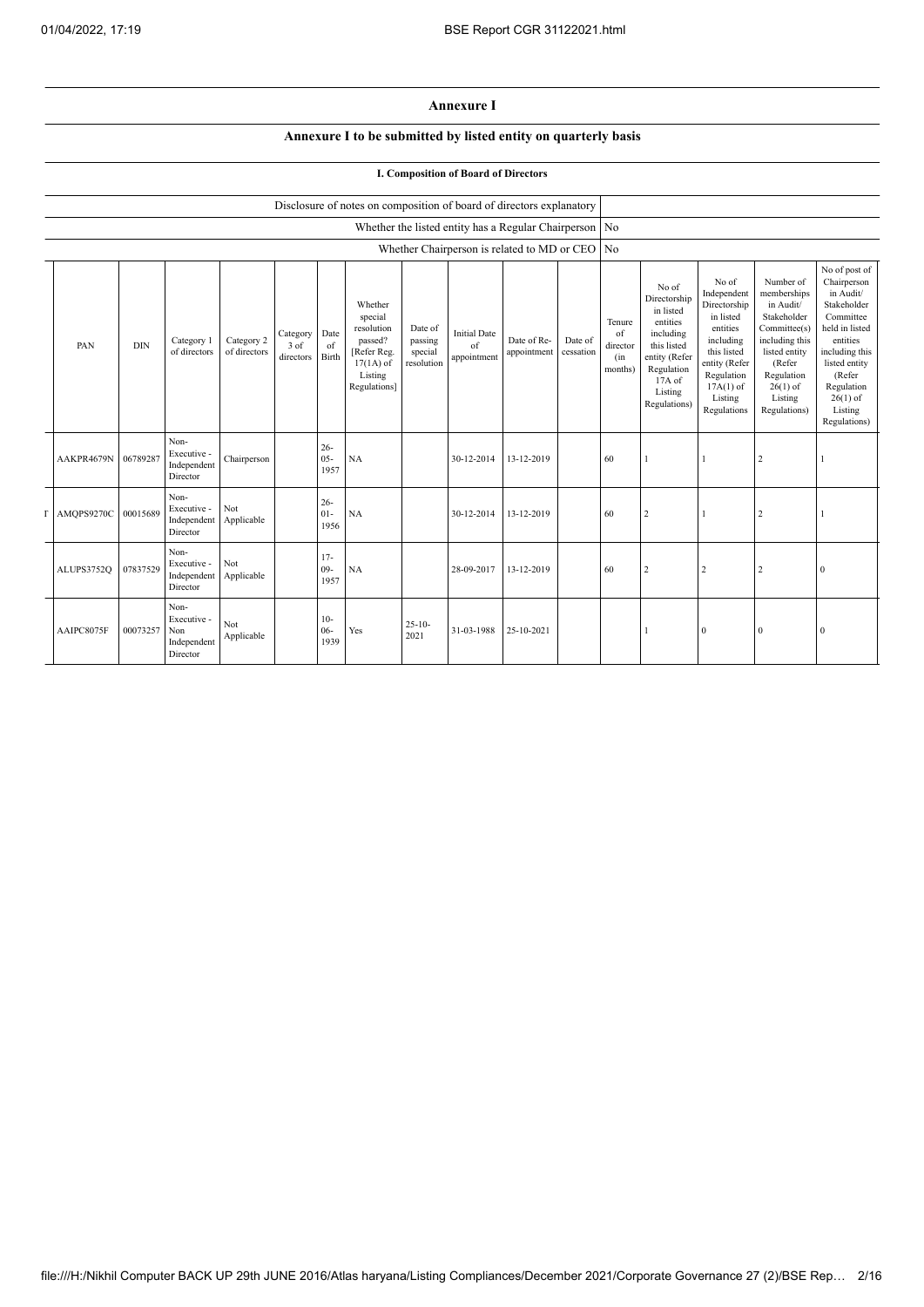I

|           |                      |                                                     |            |            |                                                       |                               |                               |                         |                                                                                                      |                                             |                                          | <b>I. Composition of Board of Directors</b> |                      |                                            |                                                                                                                                                |                                                                                                                                                                      |                                                                               |
|-----------|----------------------|-----------------------------------------------------|------------|------------|-------------------------------------------------------|-------------------------------|-------------------------------|-------------------------|------------------------------------------------------------------------------------------------------|---------------------------------------------|------------------------------------------|---------------------------------------------|----------------------|--------------------------------------------|------------------------------------------------------------------------------------------------------------------------------------------------|----------------------------------------------------------------------------------------------------------------------------------------------------------------------|-------------------------------------------------------------------------------|
|           |                      |                                                     |            |            |                                                       |                               |                               |                         | Disclosure of notes on composition of board of directors explanatory                                 |                                             |                                          |                                             |                      |                                            |                                                                                                                                                |                                                                                                                                                                      |                                                                               |
|           |                      | Whether the listed entity has a Regular Chairperson |            |            |                                                       |                               |                               |                         |                                                                                                      |                                             |                                          |                                             |                      |                                            |                                                                                                                                                |                                                                                                                                                                      |                                                                               |
| <b>Sr</b> | Title<br>(Mr)<br>Ms) | Name of<br>the Director                             | PAN        | <b>DIN</b> | Category 1<br>of directors                            | Category 2<br>of<br>directors | Category<br>3 of<br>directors | Date<br>of<br>Birth     | Whether<br>special<br>resolution<br>passed?<br>[Refer Reg.<br>$17(1A)$ of<br>Listing<br>Regulations] | Date of<br>passing<br>special<br>resolution | <b>Initial Date</b><br>of<br>appointment | Date of Re-<br>appointment                  | Date of<br>cessation | Tenure<br>of<br>director<br>(in<br>months) | No of<br>Directorship<br>in listed<br>entities<br>including<br>this listed<br>entity (Refer<br>Regulation<br>17A of<br>Listing<br>Regulations) | No of<br>Independent<br>Directorship<br>in listed<br>entities<br>including<br>this listed<br>entity<br>(Refer<br>Regulation<br>$17A(1)$ of<br>Listing<br>Regulations | Þ<br>m<br>S<br>$C\zeta$<br>in<br>$\mathbf{h}$<br>$\mathbf{F}$<br>$\mathbb{R}$ |
| 5         | Mr                   | <b>CHANDER</b><br><b>MOHAN</b><br><b>DHALL</b>      | ABMPD6563E | 01398734   | Executive<br>Director                                 | Not<br>Applicable             |                               | $20 -$<br>$11-$<br>1961 | NA                                                                                                   |                                             | 30-09-2021                               | 30-09-2021                                  |                      | 36                                         |                                                                                                                                                | 0                                                                                                                                                                    | $\theta$                                                                      |
| 6         | Mr                   | <b>VANSH</b><br><b>VARDHAN</b><br><b>JOSHI</b>      | AFZPJ3803Q | 06843644   | Non-<br>Executive -<br>Non<br>Independent<br>Director | Not<br>Applicable             |                               | $09-$<br>$05 -$<br>1985 | <b>NA</b>                                                                                            |                                             | 12-02-2021                               | 12-02-2021                                  | $01-10-$<br>2021     |                                            |                                                                                                                                                |                                                                                                                                                                      | $\mathbf{0}$                                                                  |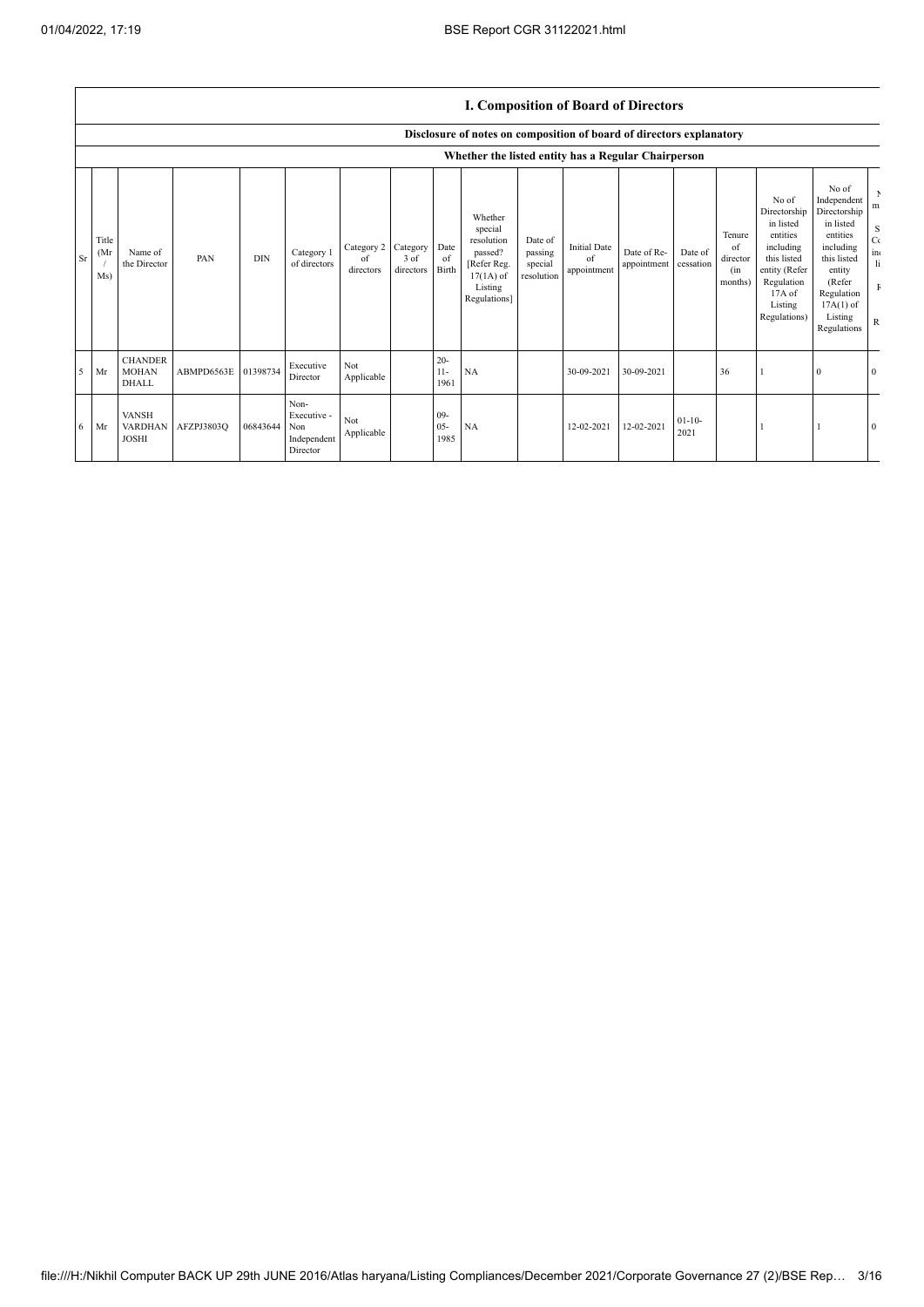|                | <b>Audit Committee Details</b> |                                        |                                                       |                            |                        |                      |         |  |  |  |
|----------------|--------------------------------|----------------------------------------|-------------------------------------------------------|----------------------------|------------------------|----------------------|---------|--|--|--|
|                |                                |                                        | Whether the Audit Committee has a Regular Chairperson | Yes                        |                        |                      |         |  |  |  |
| <b>Sr</b>      | <b>DIN</b><br>Number           | Name of Committee<br>members           | Category 1 of directors                               | Category 2 of<br>directors | Date of<br>Appointment | Date of<br>Cessation | Remarks |  |  |  |
|                | 06789287                       | <b>KARTIK ROOP RAI</b>                 | Non-Executive - Independent<br>Director               | Chairperson                | 30-12-2014             |                      |         |  |  |  |
| $\overline{2}$ | 00015689                       | <b>SANJIV KAVALJIT</b><br><b>SINGH</b> | Non-Executive - Independent<br>Director               | Member                     | 30-12-2014             |                      |         |  |  |  |
| 3              | 07837529                       | <b>SADHNA SYAL</b>                     | Non-Executive - Independent<br>Director               | Member                     | 04-09-2020             |                      |         |  |  |  |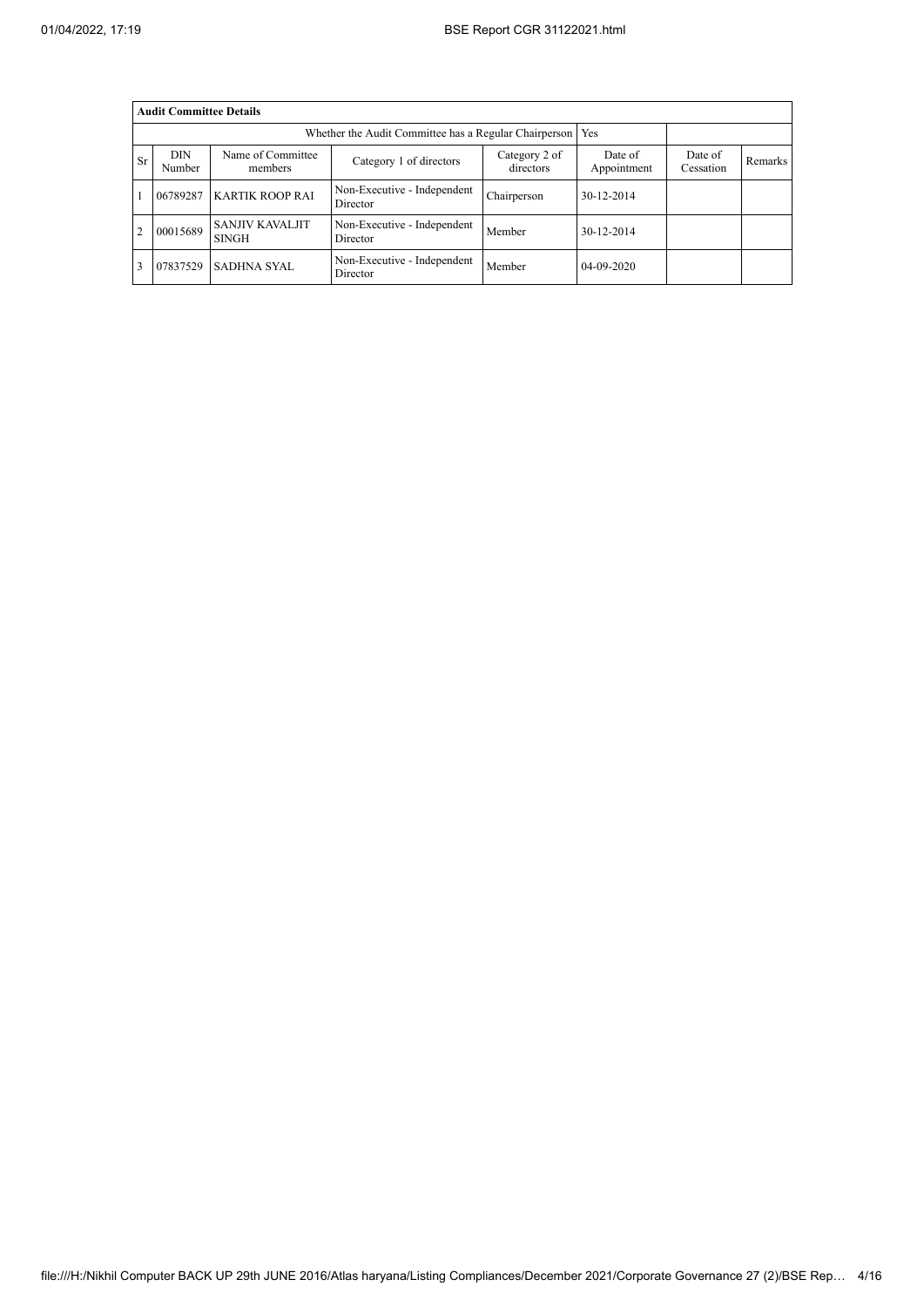|                |                                                                             | Nomination and remuneration committee  |                                         |                      |            |  |  |
|----------------|-----------------------------------------------------------------------------|----------------------------------------|-----------------------------------------|----------------------|------------|--|--|
|                | Whether the Nomination and remuneration committee has a Regular Chairperson |                                        |                                         |                      |            |  |  |
| <b>Sr</b>      | <b>DIN</b><br>Number                                                        | Name of Committee<br>members           | Date of<br>Appointment                  | Date of<br>Cessation | Remarks    |  |  |
|                | 06789287                                                                    | <b>KARTIK ROOP RAI</b>                 | Non-Executive - Independent<br>Director | Member               | 30-12-2014 |  |  |
| $\overline{2}$ | 00015689                                                                    | <b>SANJIV KAVALJIT</b><br><b>SINGH</b> | Non-Executive - Independent<br>Director | Chairperson          | 30-12-2014 |  |  |
| 3              | 07837529                                                                    | SADHNA SYAL                            | Non-Executive - Independent<br>Director | Member               | 04-09-2020 |  |  |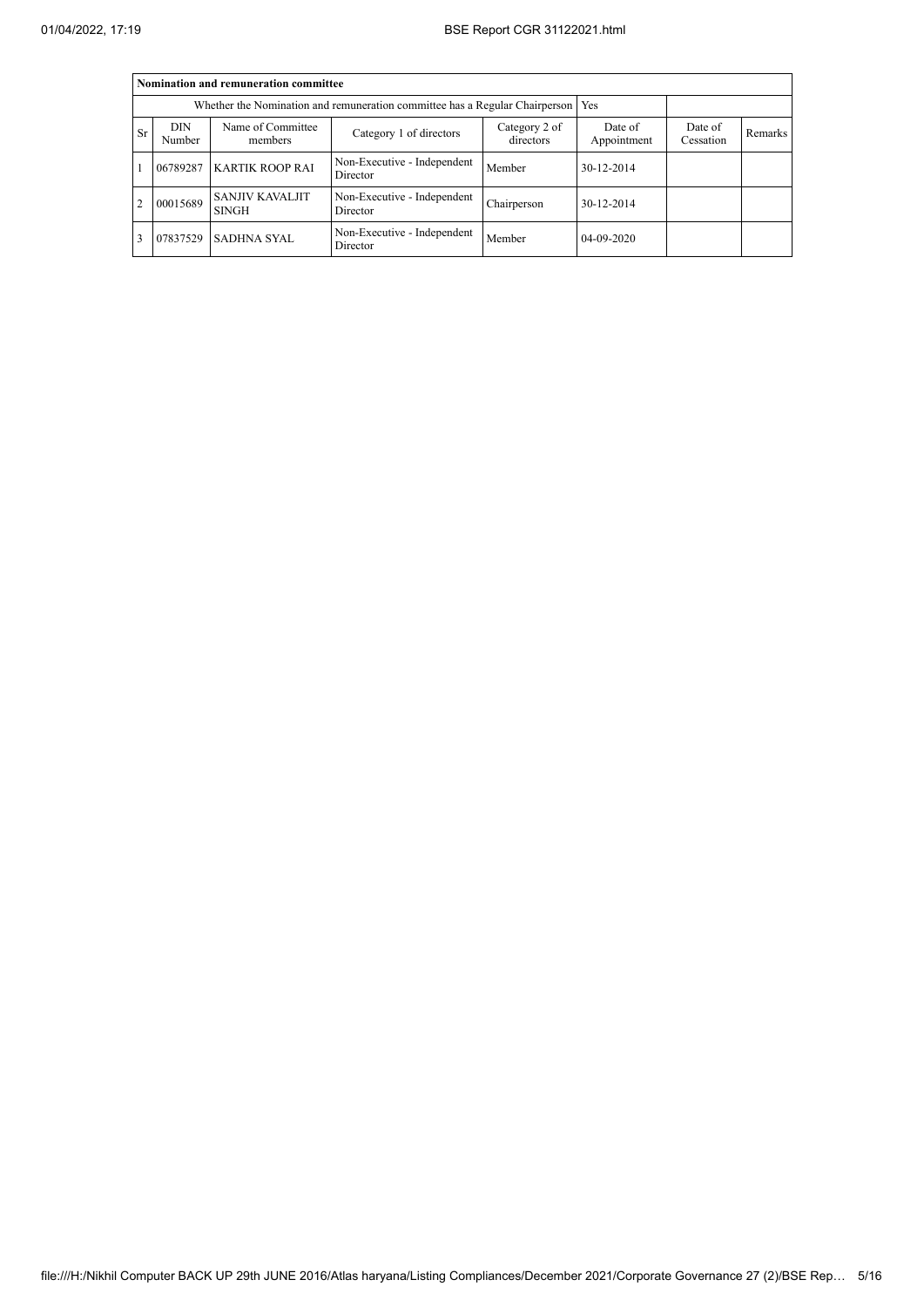|                |                                                                           | <b>Stakeholders Relationship Committee</b> |                                         |                      |            |  |  |
|----------------|---------------------------------------------------------------------------|--------------------------------------------|-----------------------------------------|----------------------|------------|--|--|
|                | Whether the Stakeholders Relationship Committee has a Regular Chairperson |                                            |                                         |                      |            |  |  |
| <b>Sr</b>      | <b>DIN</b><br>Number                                                      | Name of Committee<br>members               | Date of<br>Appointment                  | Date of<br>Cessation | Remarks    |  |  |
|                | 00015689                                                                  | <b>SANJIV KAVALJIT</b><br><b>SINGH</b>     | Non-Executive - Independent<br>Director | Chairperson          | 14-08-2019 |  |  |
| $\overline{2}$ | 07837529                                                                  | <b>SADHNA SYAL</b>                         | Non-Executive - Independent<br>Director | Member               | 04-09-2020 |  |  |
| 3              | 06789287                                                                  | <b>KARTIK ROOP RAI</b>                     | Non-Executive - Independent<br>Director | Member               | 20-03-2021 |  |  |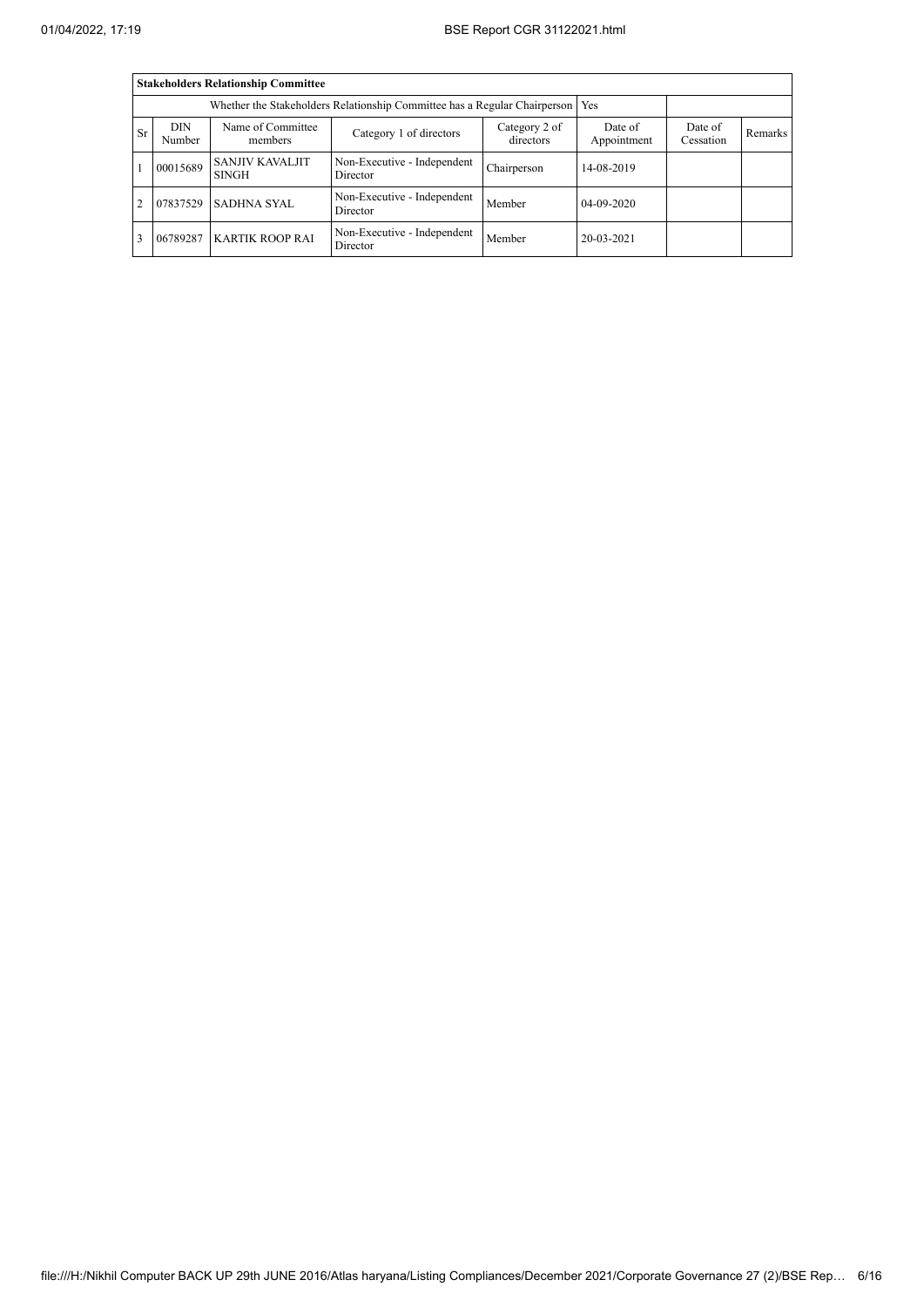|           | <b>Risk Management Committee</b> |                                                                 |                            |                            |                        |                      |         |  |
|-----------|----------------------------------|-----------------------------------------------------------------|----------------------------|----------------------------|------------------------|----------------------|---------|--|
|           |                                  | Whether the Risk Management Committee has a Regular Chairperson |                            |                            |                        |                      |         |  |
| <b>Sr</b> | DIN<br>Number                    | Name of Committee<br>members                                    | Category 1 of<br>directors | Category 2 of<br>directors | Date of<br>Appointment | Date of<br>Cessation | Remarks |  |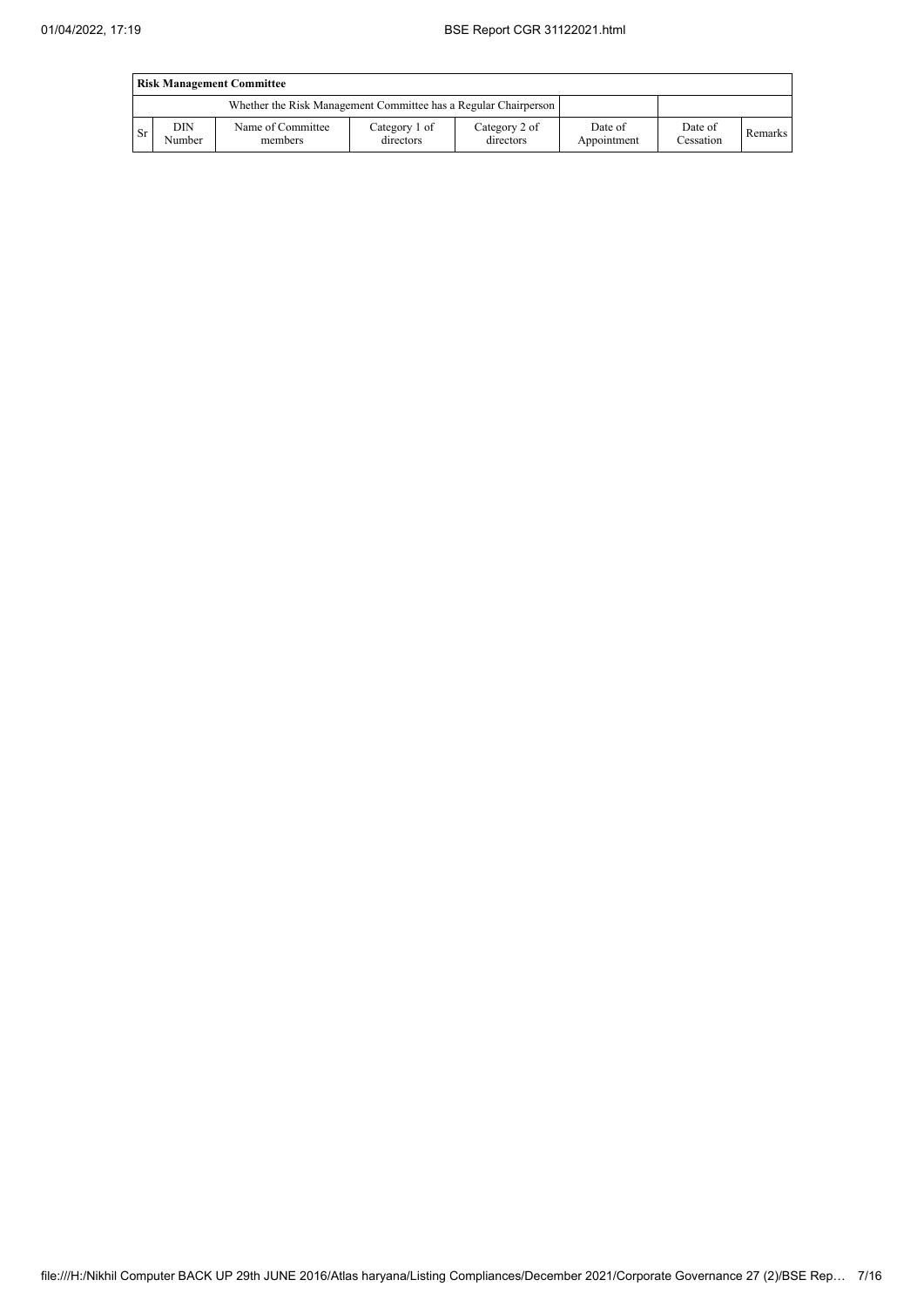|      | <b>Corporate Social Responsibility Committee</b> |                                                                                 |                            |                            |                        |                      |         |  |
|------|--------------------------------------------------|---------------------------------------------------------------------------------|----------------------------|----------------------------|------------------------|----------------------|---------|--|
|      |                                                  | Whether the Corporate Social Responsibility Committee has a Regular Chairperson |                            |                            |                        |                      |         |  |
| l Sr | <b>DIN</b><br>Number                             | Name of Committee<br>members                                                    | Category 1 of<br>directors | Category 2 of<br>directors | Date of<br>Appointment | Date of<br>Cessation | Remarks |  |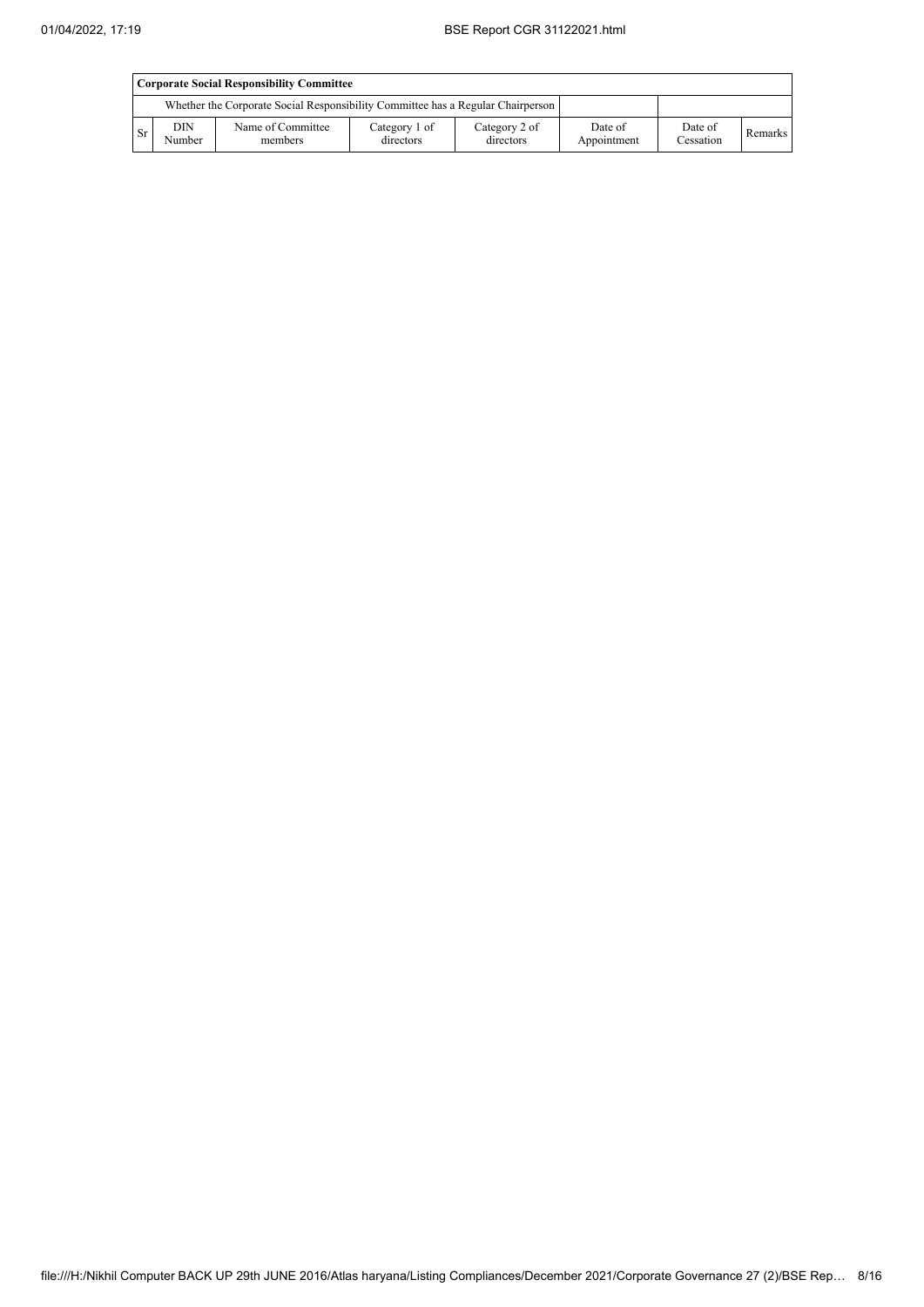| <b>Other Committee</b> |                                                                                                                                     |  |  |  |  |  |  |  |  |
|------------------------|-------------------------------------------------------------------------------------------------------------------------------------|--|--|--|--|--|--|--|--|
|                        | Sr   DIN Number   Name of Committee members   Name of other committee   Category 1 of directors   Category 2 of directors   Remarks |  |  |  |  |  |  |  |  |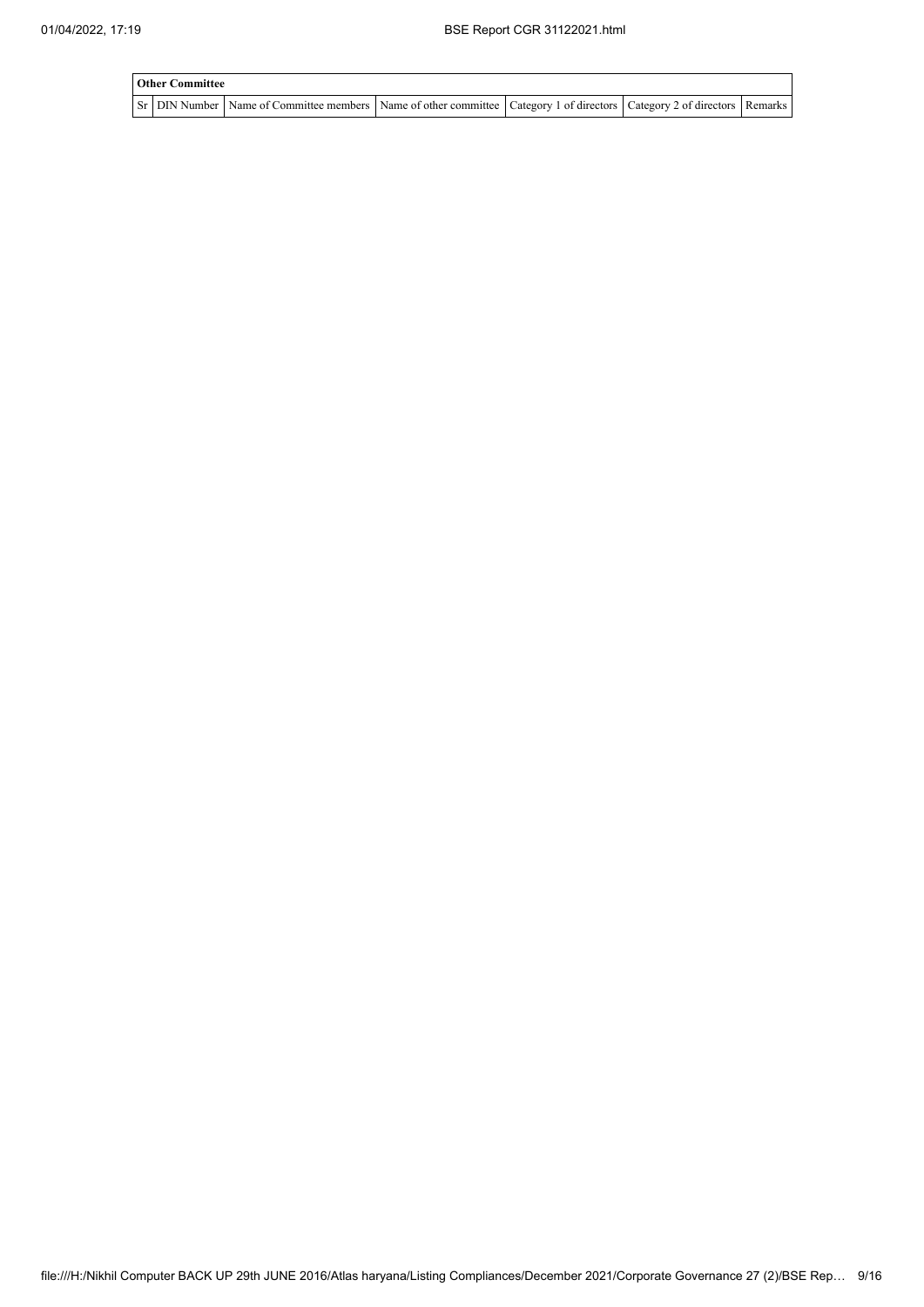|               | Annexure 1                                                   |                                                                     |                                                                      |                                       |                                                     |                                                                                      |                                                                        |  |  |
|---------------|--------------------------------------------------------------|---------------------------------------------------------------------|----------------------------------------------------------------------|---------------------------------------|-----------------------------------------------------|--------------------------------------------------------------------------------------|------------------------------------------------------------------------|--|--|
|               | <b>Annexure 1</b>                                            |                                                                     |                                                                      |                                       |                                                     |                                                                                      |                                                                        |  |  |
|               | <b>III. Meeting of Board of Directors</b>                    |                                                                     |                                                                      |                                       |                                                     |                                                                                      |                                                                        |  |  |
|               |                                                              | Disclosure of notes on meeting of<br>board of directors explanatory |                                                                      |                                       |                                                     |                                                                                      |                                                                        |  |  |
| Sr            | Date(s) of<br>meeting (if any)<br>in the previous<br>quarter | $Date(s)$ of<br>meeting (if any)<br>in the current<br>quarter       | Maximum gap<br>between any two<br>consecutive (in<br>number of days) | Notes for<br>not<br>providing<br>Date | Whether<br>requirement of<br>Quorum met<br>(Yes/No) | Number of Directors<br>present* (All directors<br>including Independent<br>Director) | No. of<br>Independent<br><b>Directors</b><br>attending the<br>meeting* |  |  |
|               | 12-09-2021                                                   |                                                                     |                                                                      |                                       | <b>Yes</b>                                          | 4                                                                                    |                                                                        |  |  |
| $\mathcal{D}$ |                                                              | 25-10-2021                                                          | 42                                                                   |                                       | Yes                                                 | 4                                                                                    |                                                                        |  |  |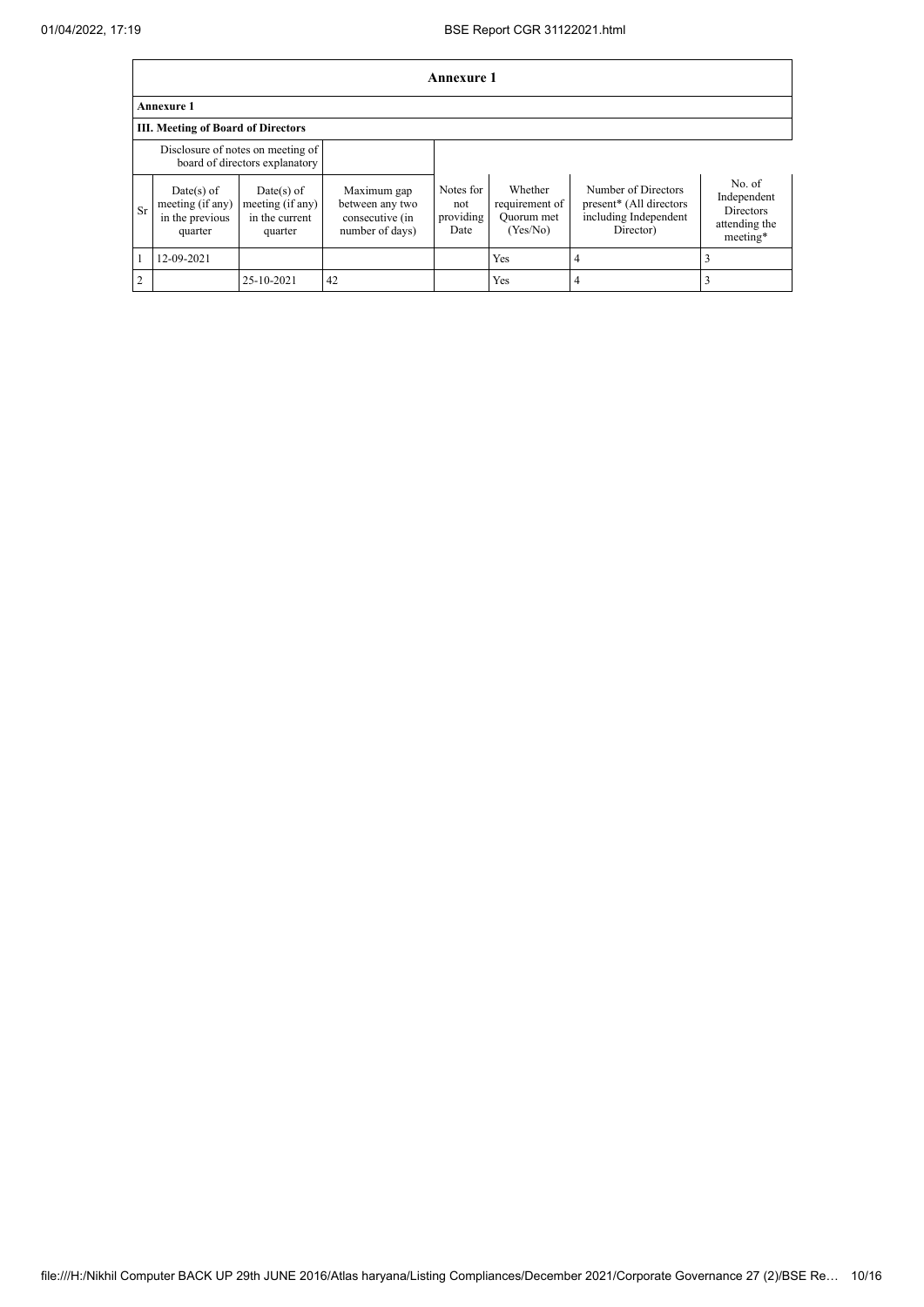٦

|                | <b>Annexure 1</b>                                        |                                                                                                            |                                                                      |                               |                                       |                                                        |                                                                                            |                                                                    |  |
|----------------|----------------------------------------------------------|------------------------------------------------------------------------------------------------------------|----------------------------------------------------------------------|-------------------------------|---------------------------------------|--------------------------------------------------------|--------------------------------------------------------------------------------------------|--------------------------------------------------------------------|--|
|                | <b>IV. Meeting of Committees</b>                         |                                                                                                            |                                                                      |                               |                                       |                                                        |                                                                                            |                                                                    |  |
|                | Disclosure of notes on meeting of committees explanatory |                                                                                                            |                                                                      |                               |                                       |                                                        |                                                                                            |                                                                    |  |
| Sr             | Name of<br>Committee                                     | $Date(s)$ of meeting (Enter<br>dates of Previous quarter<br>and Current quarter in<br>chronological order) | Maximum gap<br>between any two<br>consecutive (in<br>number of days) | Name of<br>other<br>committee | Reson for<br>not<br>providing<br>date | Whether<br>requirement<br>of Quorum<br>met<br>(Yes/No) | Number of<br>Directors present*<br>(All directors<br>including<br>Independent<br>Director) | No. of<br>Independent<br>Directors<br>attending<br>the<br>meeting* |  |
|                | Audit<br>Committee                                       | 08-07-2021                                                                                                 |                                                                      |                               |                                       | Yes                                                    | 3                                                                                          | 3                                                                  |  |
| $\overline{2}$ | Audit<br>Committee                                       | 12-09-2021                                                                                                 | 65                                                                   |                               |                                       | Yes                                                    | 3                                                                                          | 3                                                                  |  |
| 3              | Audit<br>Committee                                       | 25-10-2021                                                                                                 | 42                                                                   |                               |                                       | Yes                                                    | 3                                                                                          | 3                                                                  |  |
| $\overline{4}$ | Nomination<br>and<br>remuneration<br>committee           | 12-09-2021                                                                                                 |                                                                      |                               |                                       | Yes                                                    | 3                                                                                          | 3                                                                  |  |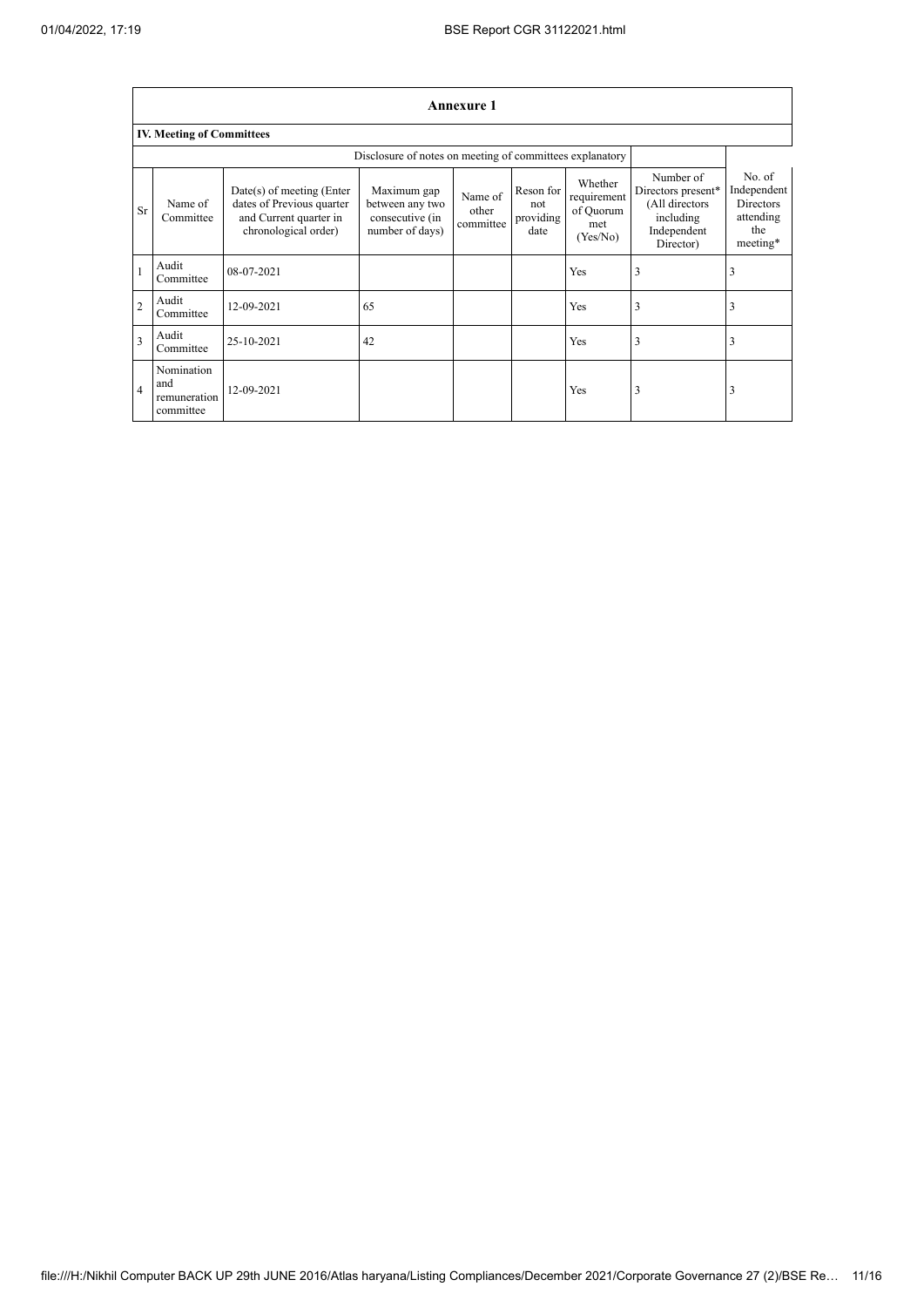|                | Annexure 1                                                                                                |                                  |                                                                    |  |  |  |  |  |
|----------------|-----------------------------------------------------------------------------------------------------------|----------------------------------|--------------------------------------------------------------------|--|--|--|--|--|
|                | <b>V. Related Party Transactions</b>                                                                      |                                  |                                                                    |  |  |  |  |  |
| Sr             | Subject                                                                                                   | Compliance status<br>(Yes/No/NA) | If status is "No" details of non-<br>compliance may be given here. |  |  |  |  |  |
|                | Whether prior approval of audit committee obtained                                                        | Yes                              |                                                                    |  |  |  |  |  |
| $\overline{2}$ | Whether shareholder approval obtained for material RPT                                                    | NA                               |                                                                    |  |  |  |  |  |
| 3              | Whether details of RPT entered into pursuant to omnibus approval<br>have been reviewed by Audit Committee | Yes                              |                                                                    |  |  |  |  |  |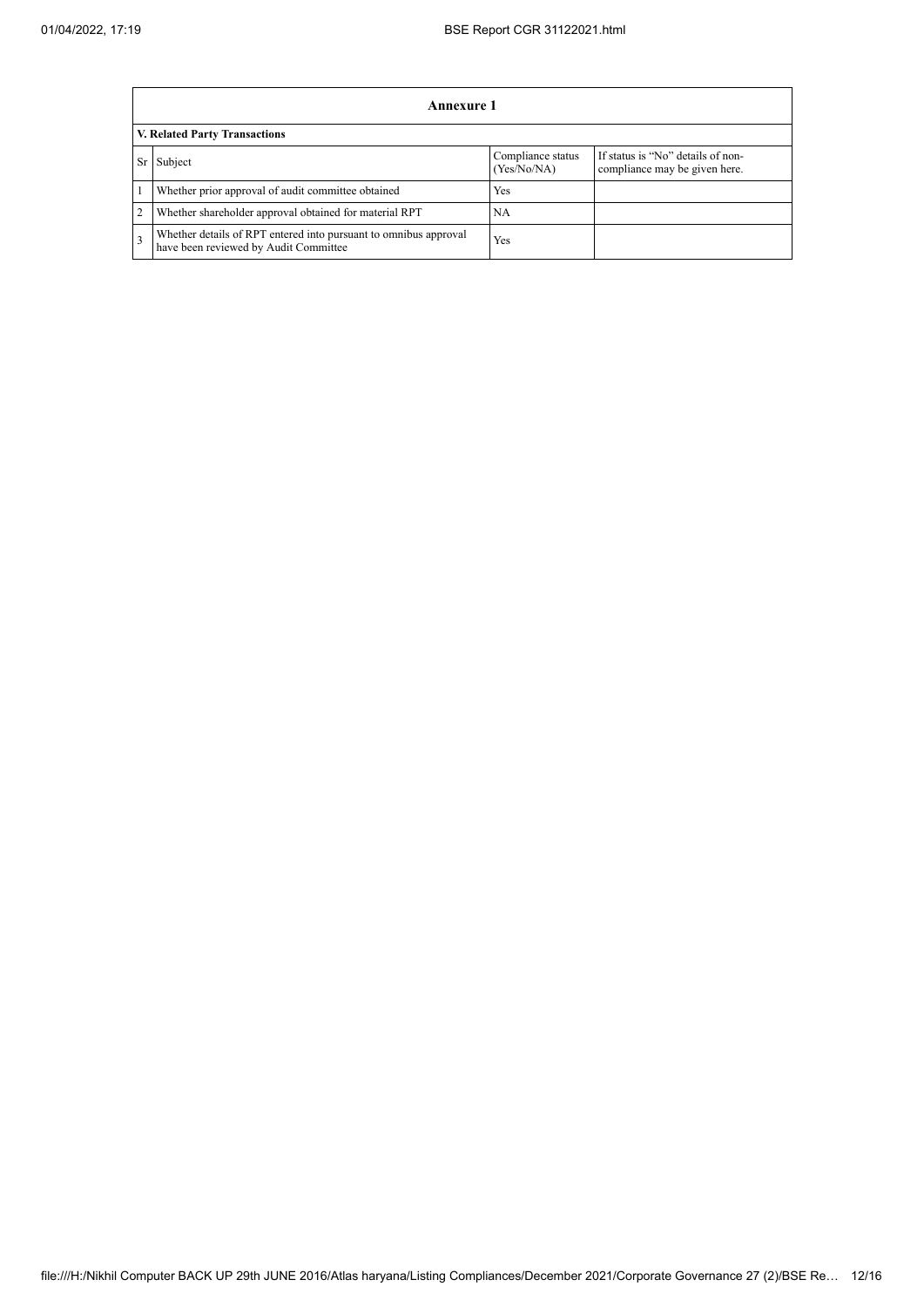|                         | Annexure 1                                                                                                                                                                                                      |                               |  |  |  |
|-------------------------|-----------------------------------------------------------------------------------------------------------------------------------------------------------------------------------------------------------------|-------------------------------|--|--|--|
| <b>VI. Affirmations</b> |                                                                                                                                                                                                                 |                               |  |  |  |
|                         | Sr Subject                                                                                                                                                                                                      | Compliance<br>status (Yes/No) |  |  |  |
|                         | The composition of Board of Directors is in terms of SEBI (Listing obligations and disclosure requirements)<br>Regulations, 2015                                                                                | Yes                           |  |  |  |
| $\overline{2}$          | The composition of the following committees is in terms of SEBI(Listing obligations and disclosure requirements)<br>Regulations, 2015 a. Audit Committee                                                        | Yes                           |  |  |  |
| $\overline{\mathbf{3}}$ | The composition of the following committees is in terms of SEBI(Listing obligations and disclosure requirements)<br>Regulations, 2015. b. Nomination & remuneration committee                                   | Yes                           |  |  |  |
| $\overline{4}$          | The composition of the following committees is in terms of SEBI(Listing obligations and disclosure requirements)<br>Regulations, 2015. c. Stakeholders relationship committee                                   | Yes                           |  |  |  |
| 5                       | The composition of the following committees is in terms of SEBI(Listing obligations and disclosure requirements)<br>Regulations, 2015. d. Risk management committee (applicable to the top 500 listed entities) | NA                            |  |  |  |
| 6                       | The committee members have been made aware of their powers, role and responsibilities as specified in SEBI<br>(Listing obligations and disclosure requirements) Regulations, 2015.                              | Yes                           |  |  |  |
| $\overline{7}$          | The meetings of the board of directors and the above committees have been conducted in the manner as specified in<br>SEBI (Listing obligations and disclosure requirements) Regulations, 2015.                  | Yes                           |  |  |  |
| 8                       | This report and/or the report submitted in the previous quarter has been placed before Board of Directors.                                                                                                      | Yes                           |  |  |  |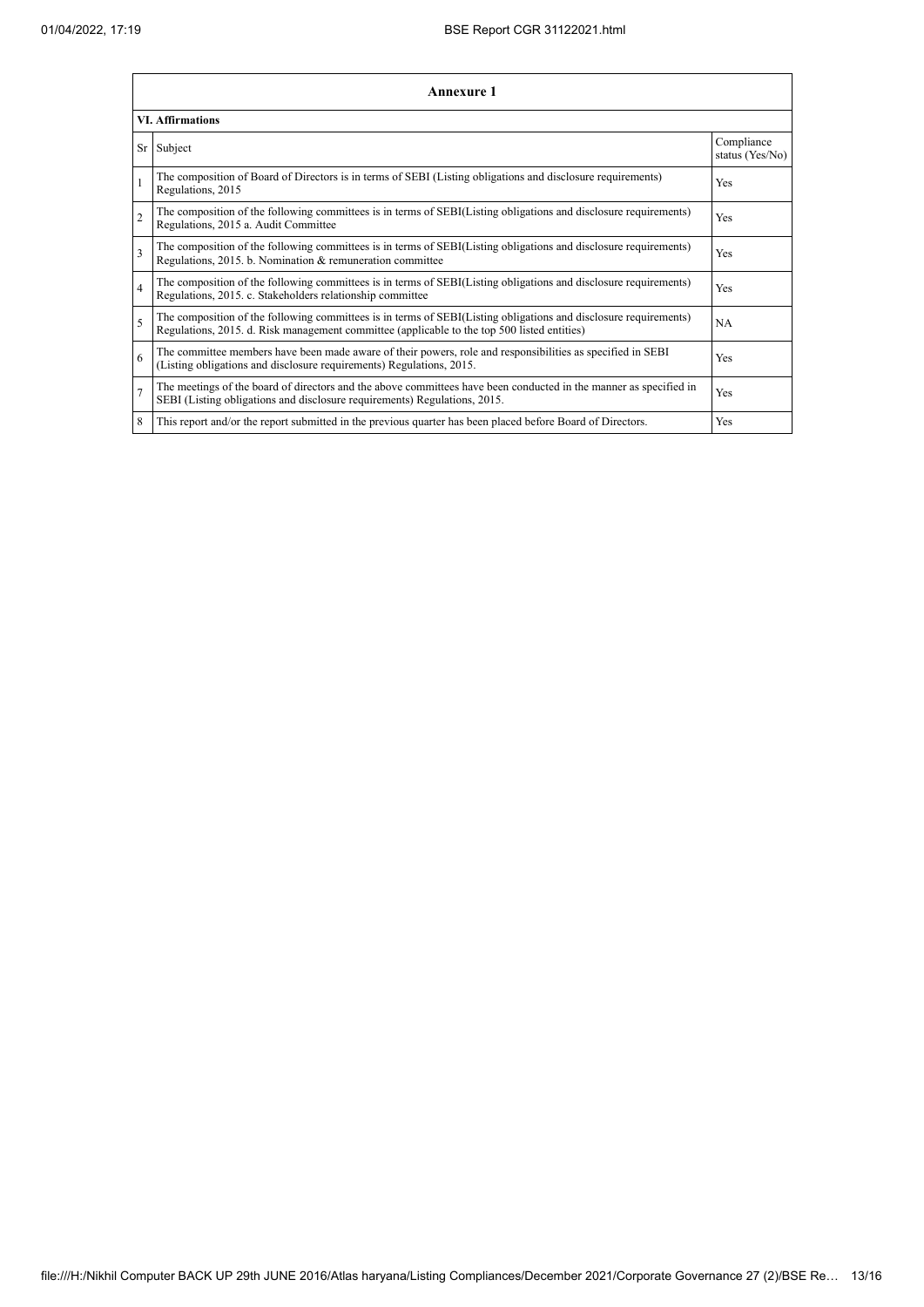| <b>Annexure 1</b> |                   |                                          |
|-------------------|-------------------|------------------------------------------|
| <b>Sr</b>         | Subject           | Compliance status                        |
|                   | Name of signatory | Rakesh                                   |
|                   | Designation       | Company Secretary and Compliance Officer |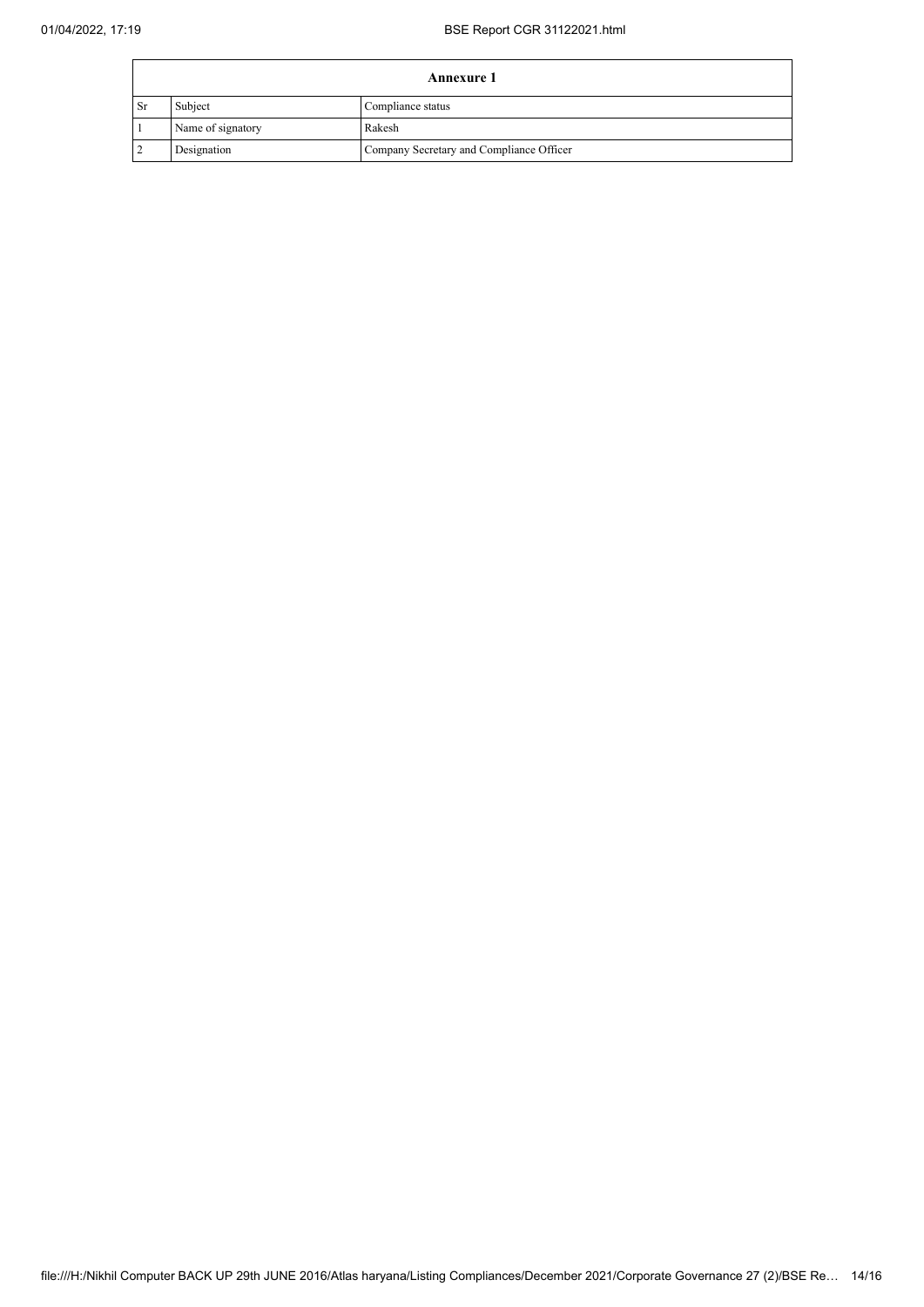$\mathbf{r}$ 

| <b>Signatory Details</b> |                                          |  |
|--------------------------|------------------------------------------|--|
| Name of signatory        | <b>RAKESH</b>                            |  |
| Designation of person    | Company Secretary and Compliance Officer |  |
| Place                    | <b>SONIPAT</b>                           |  |
| Date                     | 18-01-2022                               |  |